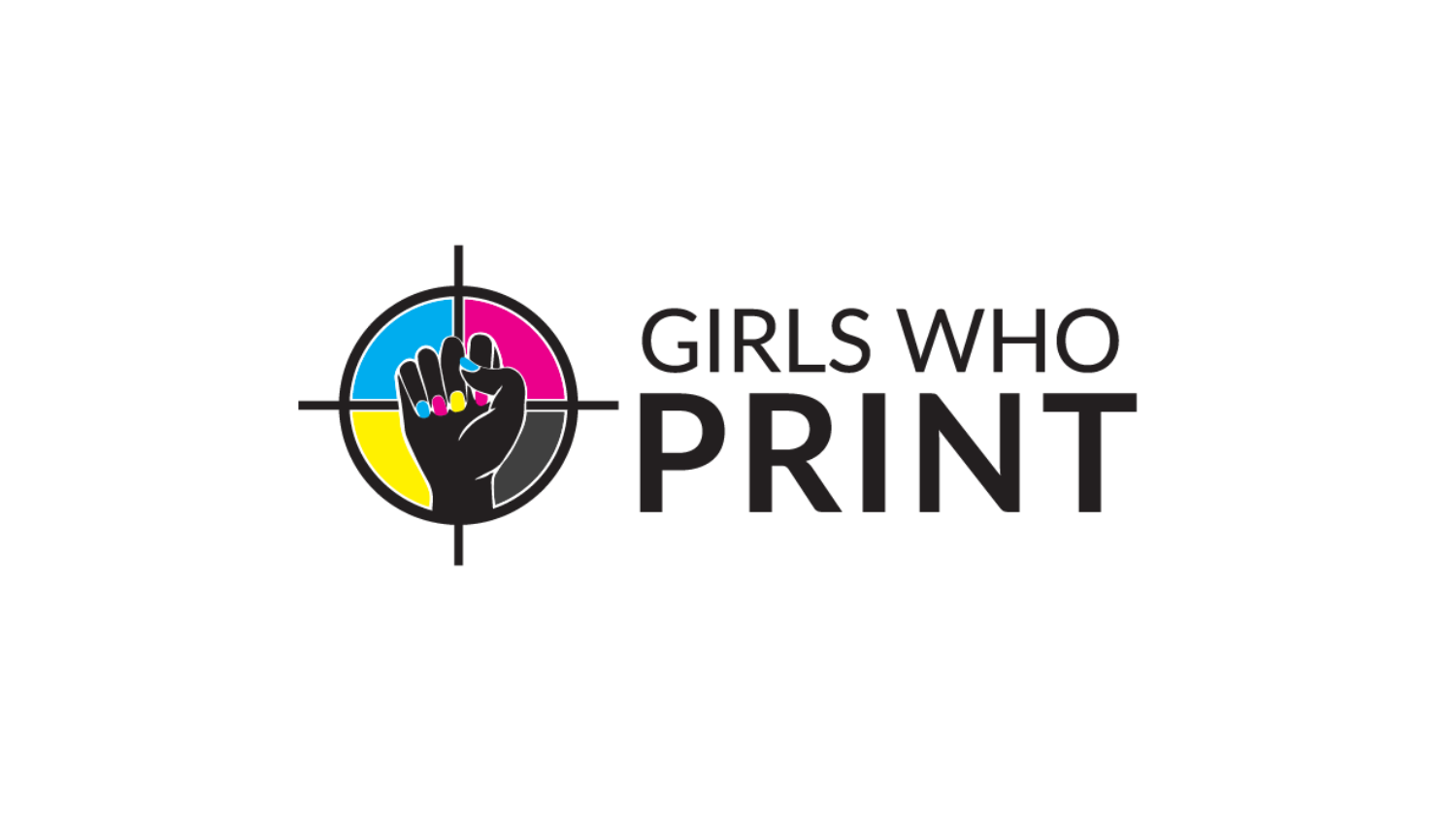# **GIRLS WHO PRINT**

## **Annual Sponsorship 2022:** \$1500

Banner ad on site, banner ad in all GWP eblasts, sponsor for Girls Who Print Day 2022, mentioned as sponsor in 2022 GWP podcast introduction.

+1 podcast with up to 3 women from your company: \$2000

**GWP Podcast Episodes** Produced, edited, promoted and shared through Print Media Centr channels. Embed code provided for podcast player. Drive traffic your way for listening. Repurpose in blogs. Women employees/guests, only.

4 podcasts for \$4000 +2 podcast add-ons during 2022 - \$1500 (after purchase of 4)

## **GWP Podcast Commercials**

4 episodes in 2022: Supplied commercial: \$1000 / PMC creates commercial: \$1250 6 episodes in 2022: Supplied commercial: \$1350 / PMC creates commercial: \$1600 Switch out commercial in 2022: Supplied: \$100 per switch / PMC creates: \$300 per switch

### **PRINT MEDIA CENTS 2022 PARTNERSHIP OPPORTUN**